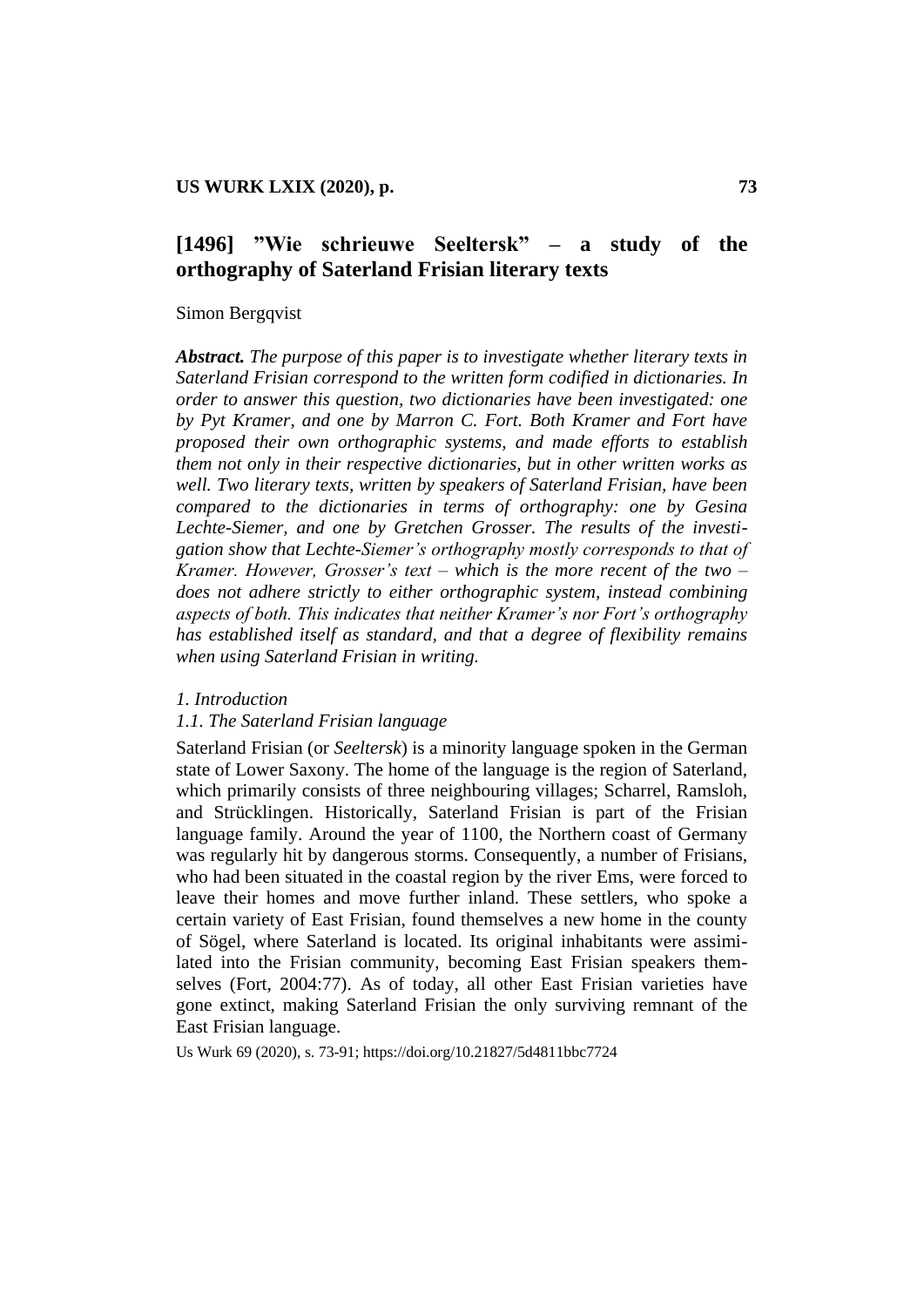In the 1990s, the German linguist Dieter Stellmacher estimated that there are 2.250 active speakers of Saterland Frisian; this is approximately one fourth of the total population of Saterland (1998:27). Two additional languages are spoken regularly in the region. One of these is Low German, which is used as a spoken language in large parts of Northern Germany. According to Stellmacher"s study, three fourths of the inhabitants of Saterland are capable of speaking Low German (1998:27). Finally, there is the High German language, which is the "standard" language used supraregionally in the whole country. High German appears to be spoken by all inhabitants of Saterland (Stellmacher, 1998:26–27). This means that Saterland Frisian has two bigger languages to "compete" with. As of today, it is very uncommon for children to learn Saterland Frisian as their first language, and the proportion of active speakers is notably smaller in younger generations than in older generations. Because of the lack of intergenerational transmission, Saterland Frisian is classified as a severely endangered language, with a rating of *c* on the scale proposed by Michael Krauss (see Salminen, 2007:222–223). However, there are ongoing efforts to revitalize the language. Notably, Saterland Frisian is offered as a subject in the local schools, giving children an opportunity to learn it. These efforts are officially recognized and financially supported by the state of Lower Saxony.

#### *1.2. Saterland Frisian as a written language*

Additionally, a number of written works have been published in Saterland Frisian. This is an interesting development; throughout its history, Saterland Frisian has exclusively been a spoken language without a written form. In the last centuries, however, Saterland and its language became of interest to researchers, which led to the language finding use in a written context. 19th century linguists such as Johann Friedrich Minssen and Theodor Siebs developed Saterland Frisian word lists and linguistic descriptions, and compiled texts in the language. Research on Saterland Frisian has been carried over into the 20th century, where linguists have continued to publish texts in Saterland Frisian, as well as codifying the language in complete dictionaries. A recent effort of this kind has been made by Pyt Kramer, whose *Seelter Woudebouk* was published in 1961. A newer edition of this dictionary, comprising the letters A to E, was published in 1992, with the title *Näi Seelter Woudebouk*. Another linguist who has developed a written form of Saterland Frisian is Marron C. Fort, who published his *Saterfriesiches Wörterbuch* in 1980; a second edition appeared in 2015.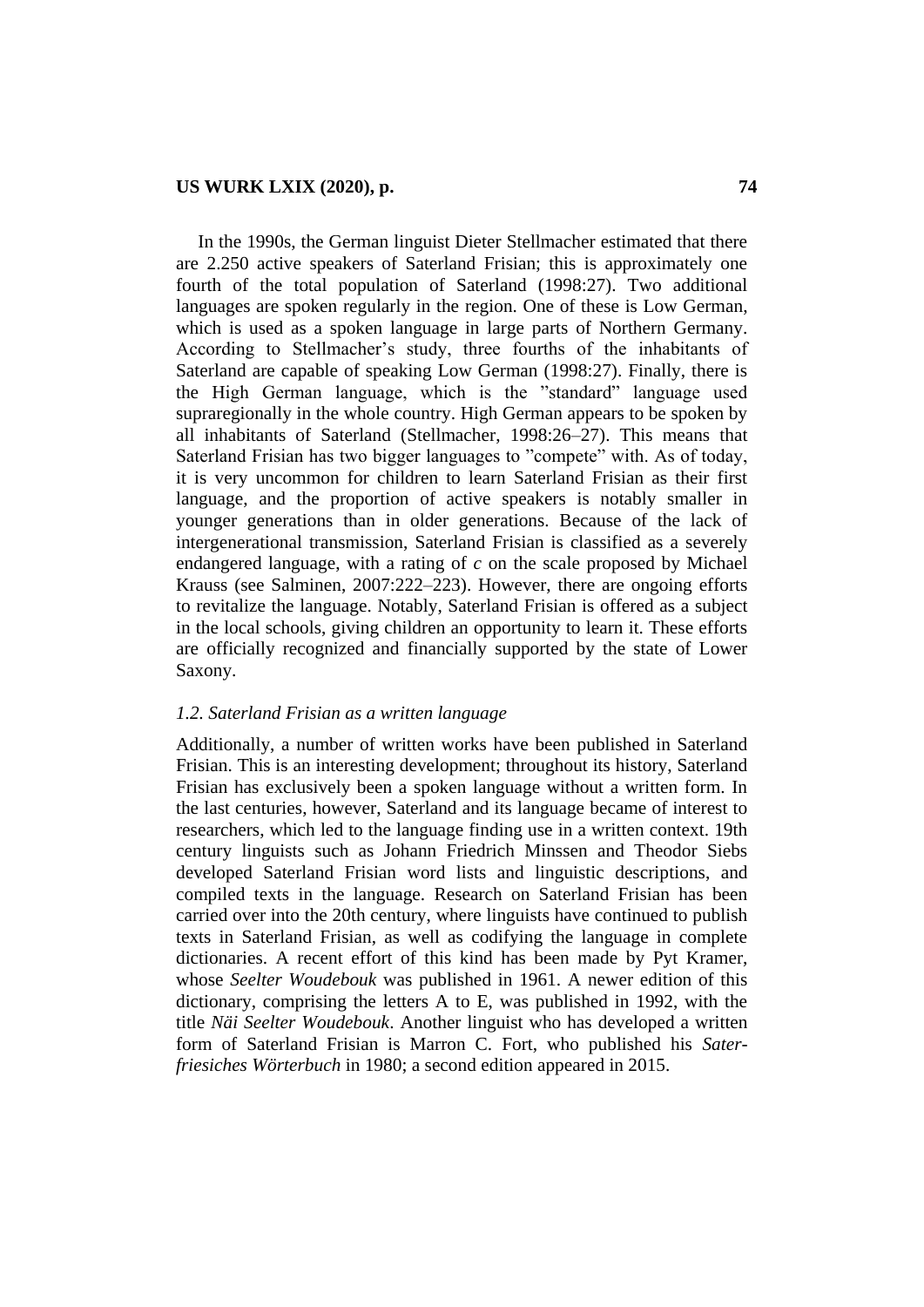At the same time, using Saterland Frisian in a written context is not exclusive to linguists. In the latter half of the 20th century, several inhabitants of Saterland have used the language in published works of their own; these include poetry, translations of books, and newspaper contributions (see Fort, 2001:419-421). The use of Saterland Frisian in writing carries interesting implications for the future of the language, since it introduces the language in domains where it was previously unheard of. However, because the written form of Saterland Frisian is a relatively new innovation, a question that arises is whether the language is always written in the same way, or if the form varies depending on who uses it – especially considering that Saterland Frisian texts are produced by linguists and nonlinguists alike. This issue is the primary focus of this paper.

#### *2. Research topic and method*

The research question for this paper is: "How do Saterland Frisian literary texts correspond to the written form codified in dictionaries?"

In order to answer this question, a total of four books in the Saterland Frisian language have been employed, each written by a different author. Two of the analyzed works are dictionaries, compiled by researchers on the Saterland Frisian language. The first step of the analysis is to compare these two dictionaries to each other in terms of orthography. This comparison is based on the linguistic descriptions given in the dictionaries by their respective authors, as well as on illustrative examples of Saterland Frisian words as they appear in the word lists.

The next step of the analysis is to compare the text of the literary works to the written forms proposed in the dictionaries. The two literary works – one collection of poems, and one children"s book – are studied seperately. The analysis is based on orthographic comparisons between individual lexemes and their counterparts in the respective dictionaries. Through these comparisons, general observations can be made on how the literary texts correspond to the written forms suggested by linguists.

It is reasonable to assume that many similarities will be found between the texts; they are all based on the spoken language of Saterland, they all use the Latin alphabet, and they are all produced by writers who are speakers of Germanic languages, including High German. Additionally, both dictionaries are primarily based on the dialect spoken in the village of Ramsloh. Kramer mentions this explicitly in the preface of the *Seelter Woudebouk* (1961:XIV). As for Fort, he developed the *Saterfriesisches Wörterbuch* in collaboration with Hermann Dumstorf (1906–2001), who was the chairman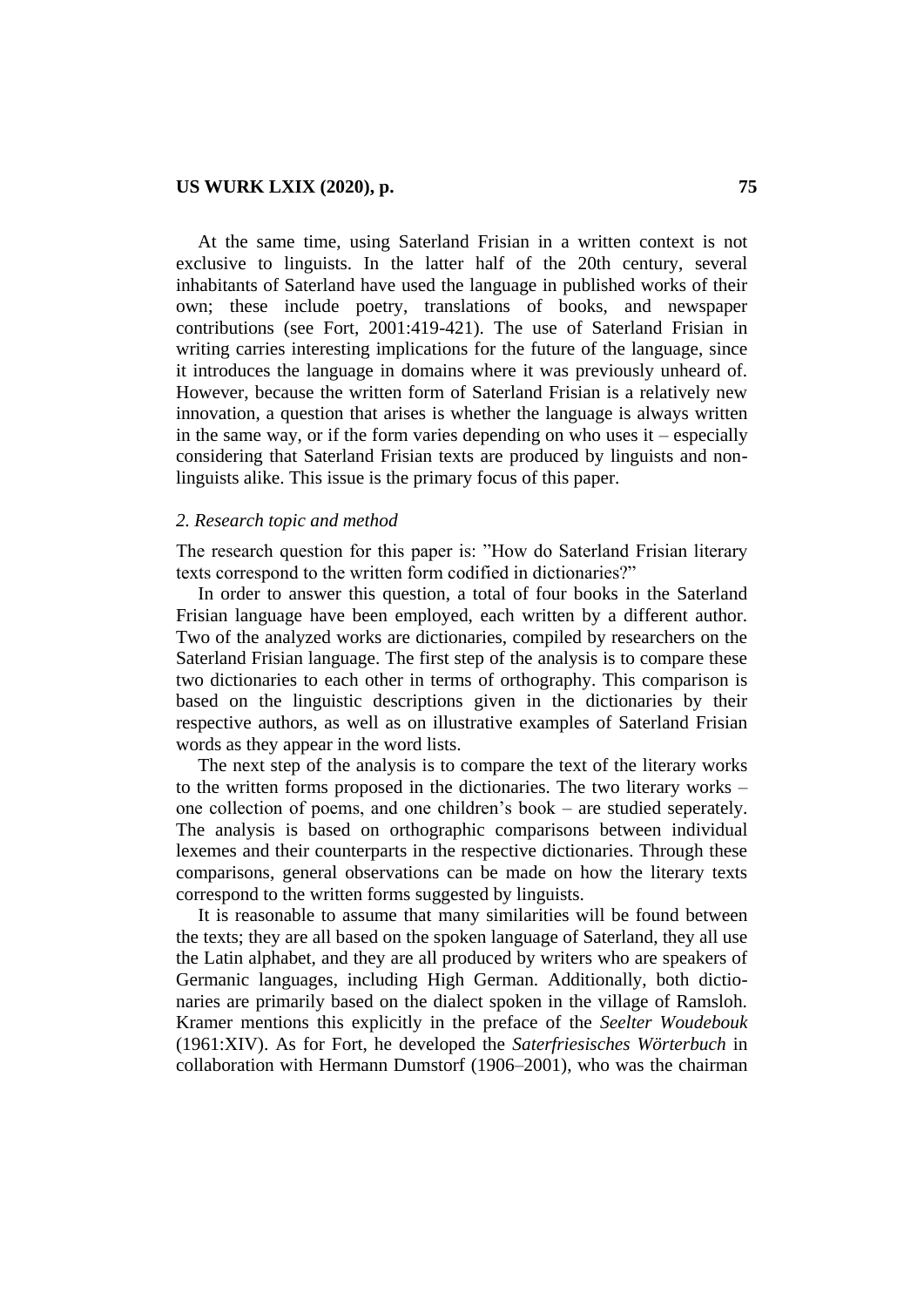of Hollen, a part of Ramsloh. Gesina Lechte-Siemer and Gretchen Grosser, who wrote the literary works investigated in this article, were both born in Ramsloh. Thus, the geographic factor is constant for every written work examined in this article.

At the same time, since the municipality of Saterland has not enacted an "official" written form of the language, there is a certain flexibility when it comes to using it in writing. Also, the works chosen for this analysis span a time period of more than fifty years, meaning that usage of Saterland Frisian has probably undergone some change between the dates of their publication. Therefore, my hypothesis is that each of the texts will have some unique features that makes it different from the others. Identifying these differences is a primary objective of this paper.

#### *3. Material*

The material used for this paper primarily consists of two Saterland Frisian dictionaries, and two literary works written by speakers of Saterland Frisian. These works and their respective properties are described below.

#### *3.1. Dictionaries*

Out of the two dictionaries used for this study, the first to be published was the *Seelter Woudebouk*. The book, which appeared in 1961, is written by the West Frisian researcher Pyt Kramer. It is a trilingual dictionary, with the Saterland Frisian words listed alphabetically, followed by their respective High German and West Frisian equivalents. Additionally, the book contains a description of Saterland Frisian pronunciation and grammar. According to the foreword of the *Seelter Woudebouk*, the dictionary was first conceived when Kramer started compiling a word list based on the "Leesebouk foar Seelterlound" (a series of Saterland Frisian newspaper texts by author Hermann Janssen). The more he worked with the language, the more did Kramer see the need for a Saterland Frisian dictionary. According to Kramer, the dictionary is intended to promote the use of Saterland Frisian, and to be an aid to people who are interested in learning the language (1961:III). Additionally, Kramer has published a number of other works in Saterland Frisian; examples include *Dät Ooldenhuus*, an anthology written in collaboration with Hermann Janssen, as well as a translation of the children"s book *Little black Sambo* (as *Litje swotte Sambo*).

The second dictionary is the *Saterfriesisches Wörterbuch*, first published in 1980. Its author, the American-German linguist Marron C. Fort, was one of the leading authorities on the Saterland Frisian language; aside from the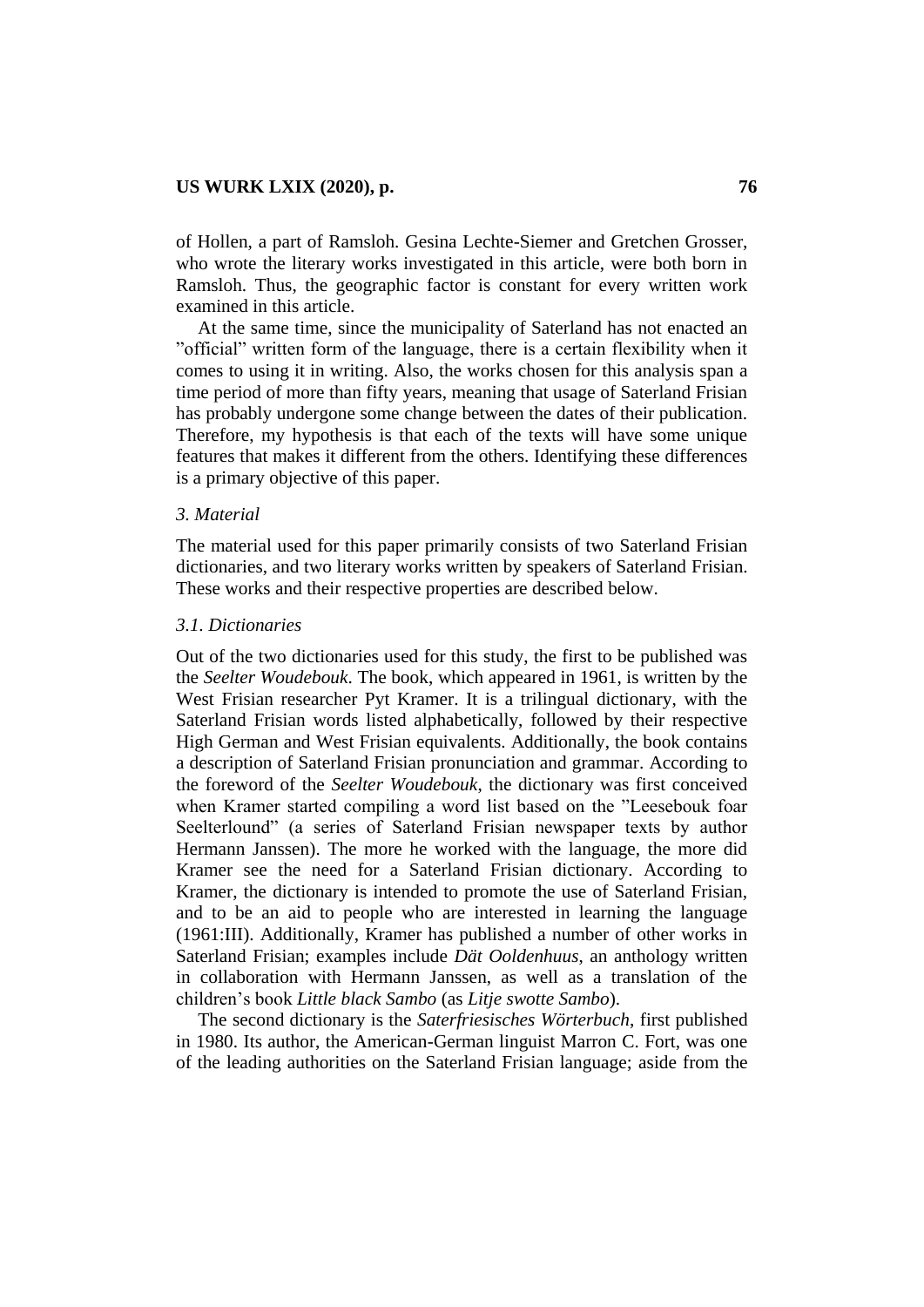*Wörterbuch*, he has published several other texts on the language, including two volumes of Saterland Frisian texts – *Saterfriesisches Volksleben* and *Saterfriesische Stimmen* – as well as a Saterland Frisian translation of the New Testament (see Fort, 2001:422). The *Wörterbuch* is structured as a bilingual dictionary, with the Saterland Frisian words listed alphabetically, followed by their High German equivalents. The book also contains a description of Saterland Frisian phonology, as well as a preface outlining previous research on the language. In the preface, Fort mentions having started his work on the *Saterfriesisches Wörterbuch* in 1976 (1980:13). The previous written works on the Saterland Frisian language were, according to Fort, "either outdated or unreliable", because no actual Saterlander had been involved in their development: "only that, which a Saterlander deems to be Saterland Frisian, is Saterland Frisian"  $(1980:13)$ .<sup>1</sup> Because of this, Fort decided to write his dictionary in collaboration with Hermann Dumstorf (1906–2001), who was the chairman of Hollen. In developing the dictionary, Fort and Dumstorf employed High German and Low German word lists encompassing all aspects of life in Saterland, and attempted to find the Saterland Frisian equivalent of each word (1980:14). Because of the authors" ambition of capturing indigenous Saterland Frisian in its authentic form, words that could only be located in written sources were left out of the dictionary, as well as modern loan words from High and Low German: "all, that is new, is no Saterland Frisian" (Fort, 1980:14). Since its first publication in 1980, the *Saterfriesisches Wörterbuch* has been published in a second edition in 2015. Additionally, an online version of the dictionary is available through [http://www.saterfriesisches-wörterbuch.de.](http://www.saterfriesisches-wörterbuch.de/)

As will be shown below, the orthographic systems employed by Kramer and Fort differ in several ways. Neither of the two orthographies has been officially enacted by the municipality of Saterland; because of this, two competing orthographies exist. Both authors have employed their respective orthographies not only in the dictionaries, but also in other written works, some examples of which have been given above. However, in order to determine if any one of the two orthographies has been successfully established among the speakers of Saterland Frisian, and if the competition between them is still ongoing, it is necessary to analyze texts written by authors besides Kramer and Fort themselves. In this study, the investigated texts are Lechte-Siemer"s *Ju Seelter Kroune* and Grosser"s *Oo, wät fluch is Panama*, which are presented in the next section of this paper.

 $\overline{\phantom{a}}$ 

<sup>1.</sup> All English translations of German quotes are by this author unless noted otherwise.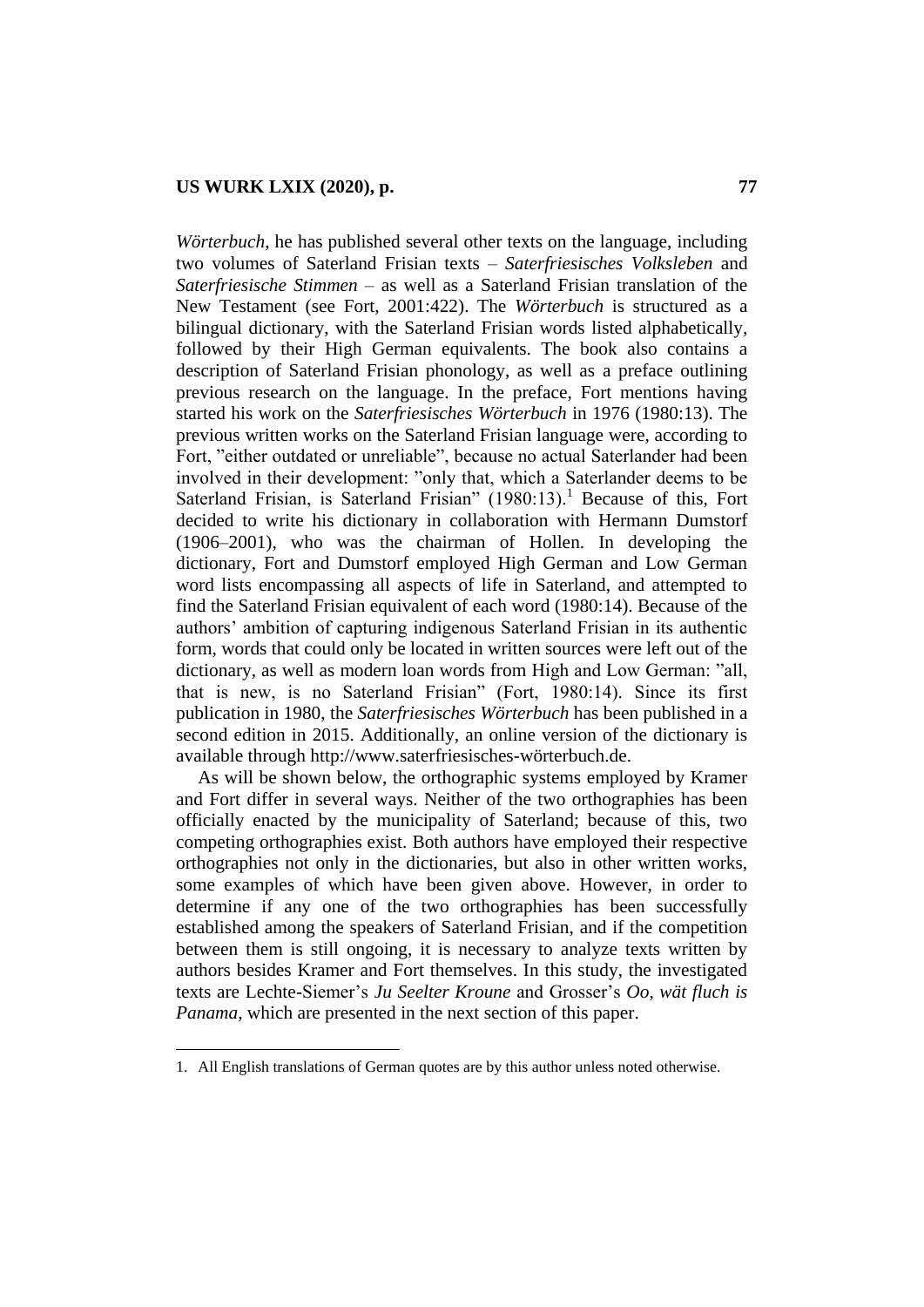#### *3.2. Literary works*

One of the literary works chosen for this study is *Ju Seelter Kroune* ("The Saterlandic Crown"), a collection of poems by Gesina Lechte-Siemer. Born in Ramsloh in 1911, Lechte-Siemer started writing poetry in 1928, using her Saterland Frisian native language. Her writings include various kinds of poetry, such as children"s rhymes, religious hymns, and poems about nature (Fort, 2001:419). *Ju Seelter Kroune*, published in 1977, is an illustrated collection of forty poems. Additionally, the volume contains a foreword written by Pyt Kramer, as well as an appendix where a handful of words from each poem are given a High German translation.

The second literary work is *Oo, wät fluch is Panama*, a translation of a children"s book. The translator, Gretchen Grosser, was born in Ramsloh in 1934. She has published Saterland Frisian translations of a large number of books, including Antoine de Saint-Exupéry"s *The Little Prince* (as *Die Litje Prins*), and Heinrich Hoffman"s *Struwwelpeter* (as *Tuusterpäiter*). Grosser has also made written contributions in Saterland Frisian to the newspaper *General-Anzeiger* (Fort, 2001:421). The work studied in this paper is a translation of *Oh, wie schön ist Panama*, an illustrated children"s book by the German author Janosch, originally published in 1978. Grosser"s Saterland Frisian translation appeared in 2016.

The writings of Lechte-Siemer and Grosser are mentioned by Fort (2001:419-421) as notable examples of Saterland Frisian literature, making them appropriate for a study of this kind. In the case of Grosser, a large number of published works exist. For this investigation, *Oo, wät fluch is Panama* was chosen because of its recency; because it was published as late as 2016, it gives an indication as to what written Saterland Frisian looks like today. However, for the sake of completeness, a brief comparison will also be drawn to a second work by Grosser: *Sienke Koodiegel fertäld*, published in 1994; this will show whether her orthography has undergone changes since then. It can also be pointed out that Grosser's translation of *Struwwelpeter*, (*Tuusterpäiter*, 2010), has been published with a foreword by Pyt Kramer, meaning that Kramer has been in personal contact with both authors. This adds another notable aspect: To what degree does the personal influence of a linguist affect the orthographic choices made by the literary authors? Since the goal of this study is to compare the orthographies found in the dictionaries to those used by the literary authors, this aspect must be taken into account.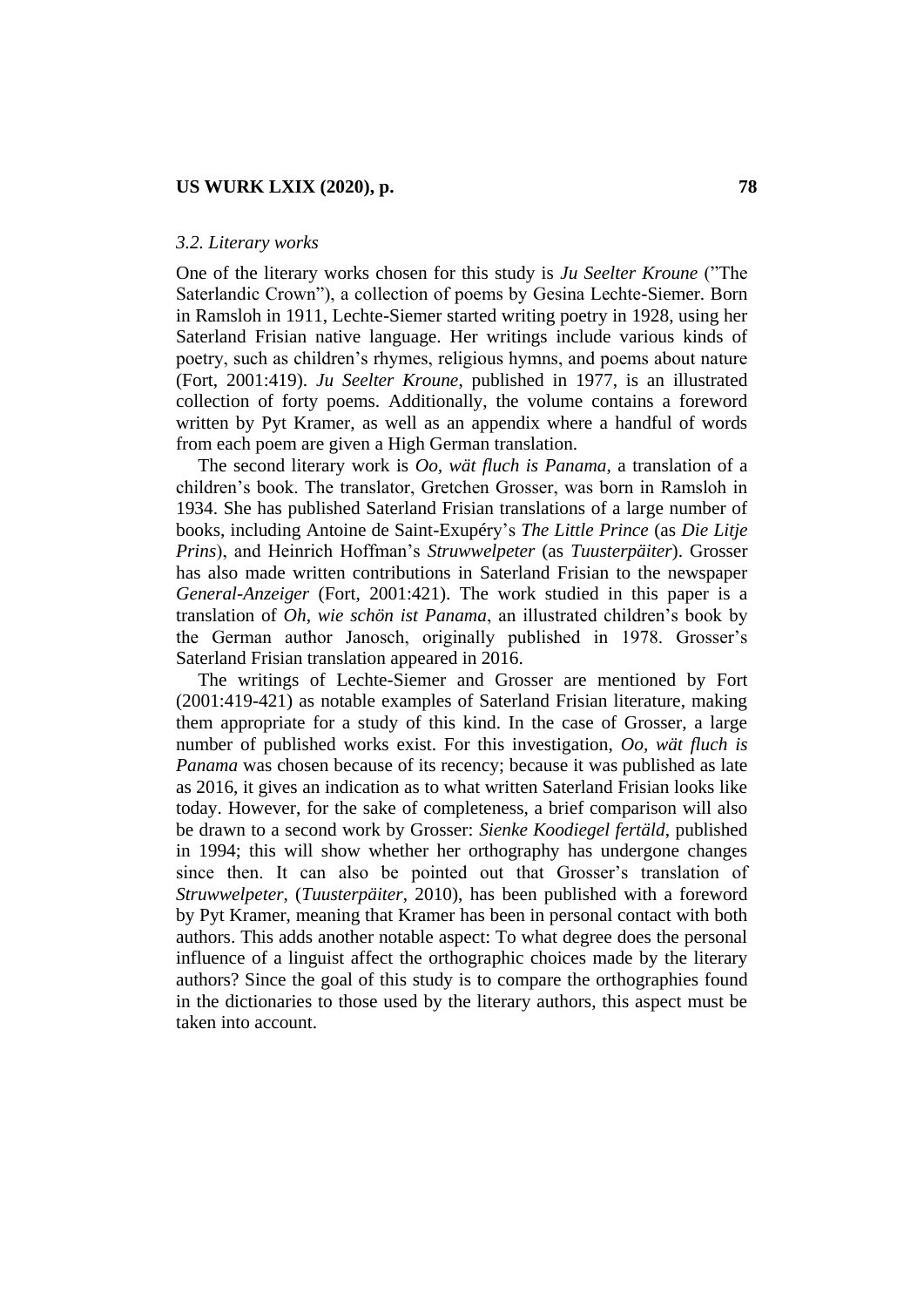### *4. Results*

 $\overline{\phantom{a}}$ 

The starting point of this investigation is a comparison of the orthographies used in the two dictionaries; this will be given in section 4.1. After this, the orthographies used by Lechte-Siemer (section 4.2.) and Grosser (section 4.3.) will be dicussed in comparison with the dictionaries.

#### *4.1. Comparing the orthographies of Kramer and Fort*

According to the preface of Kramer"s *Seelter Woudebouk*, "the pronunciation of Saterland Frisian is to be derived immediately from the spelling" (1961:XII). This statement is followed by a guide to Saterland Frisian pronunciation, where each phoneme is given its corresponding letter or combination of letters. To give an impression of what Kramer"s orthography looks like in practice, here is an excerpt from the preface of the dictionary, itself written in Saterland Frisian:

Dìt Woudebouk ìs alsoo foarallen bestimd foar dät gewöönelke Liuend. Et wol deerbi ùk meehälpe um ju seelter Sproake ìnt Liuend tou hoolden ùn deertou schäl et fuul brukt wäide. Deerume ìs dät Bouk muugelskt bìllìch heelden, dät di maaste Mon et koopje kon. (Kramer, 1961:III)<sup>2</sup>

As for Fort, he states in the preface of the *Saterfriesisches Wörterbuch* that Saterland Frisian is "not a written language; the orthography described in Sjölin"s *Einführung in das Friesische* is not in use in Saterland" (1980:65).<sup>3</sup> The orthographic rules employed by Fort (some of which are described in more detail below) are, according to the author himself, based primarily on the Dutch language. It can be pointed out, however, that Fort consistently employs the High German rule of capitalizing the first letter of every noun, as does Kramer.

In spite of their many similarities, the respective written forms used in the two dictionaries are not entirely identical. The most important differences between them are outlined below.

<sup>2.</sup> English translation: "Thus, this dictionary is primarily meant to be used in everyday life. It will also help keeping the Saterland Frisian language alive; for this, it will be of much use. Because of this, the book has been kept as cheap as possible, so that most people can buy it."

<sup>3.</sup> The orthography described by Sjölin (1969:67) is the same as that of Kramer (1961); Kramer"s writings, including the *Seelter Woudebouk*, are included in the bibliography of Siölin's chapter on Saterland Frisian (1969:69).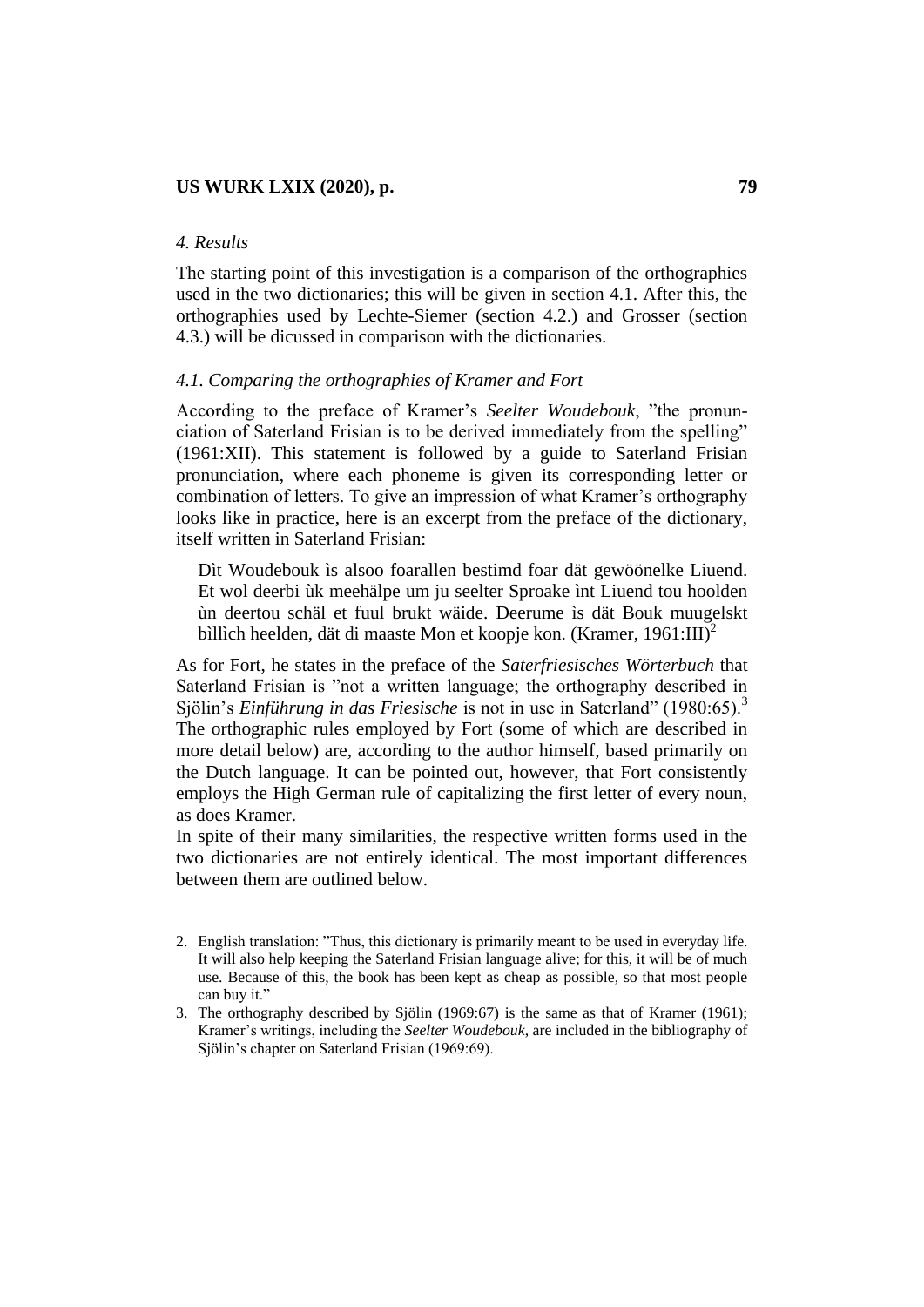$\overline{\phantom{a}}$ 

*Vowel quantity and quality* – One notable orthographic difference between the two dictionaries is the marking of vowel length. Kramer uses double letters for long vowels, in open syllables as well as closed syllables: *aa* for [a:], *ie* for [i:], *oo* for [o:], and so forth. However, Fort uses a different system. In his dictionary, double letters are also used to mark long vowels, but only in closed syllables. In open syllables – where, according to Fort, no short vowels are possible – long vowels are simply written as a single letter (which is basically in accordance with the Dutch system).<sup>4</sup> Consider the following examples:

| <b>English</b>  | <b>Kramer</b> | <b>Fort</b> | comment                      |
|-----------------|---------------|-------------|------------------------------|
| translation     | (1961)        | (1980)      |                              |
| 'weak, bland'   | laf           | laf         | short vowel, closed syllable |
| 'red'           | rood          | rood        | long vowel, closed syllable  |
| 'speak'         | baale         | bale        | long vowel, open syllable    |
| $^{\prime}$ so' | soo           | so          | long vowel, open syllable    |
| 'offer'         | bjoode        | bjode       | long vowel, open syllable    |

Additionally, the two dictionaries employ different methods for distinguishing short tense vowels – [i], [y], and [u] – from other sounds.<sup>5</sup> According to Jörg Peters" phonetic overview of the language, these vowels "are shorter than /iː yː uː/ but usually a bit longer and more peripheral than the lax vowels  $\pi$  y  $\sigma$ " (2019:225). Fort refers to these sounds as "half-long" vowels", grouping them with the long vowels. In order to show that a vowel is long, rather than half-long, an accent is placed over one of the letters (1980:64). This rule applies to closed syllables as well as open syllables. Kramer, on the other hand, describes the short tense vowels as "short", and distinguishes them from the short lax vowels in terms of vowel quality. The short tense [i], according to Kramer, is pronounced as in the German word *ich* 'I', whereas the short lax [I] is pronounced as in the English word *little*. In his orthography, [i] is written *i*, and [I] is written *i*. Similarly, the letter *u*,

which represents the short tense [u], stands in opposition to *ù*. However, Kramer claims that the letter *ù* represents a "dark *o*", pronounced either [o] or [ø] (1961:XIII). Nevertheless, this "dark *o*" seems to be the same sound as Fort"s short *u* (analyzed differently by the authors in terms of vowel quality), as Fort writes *u* where Kramer uses *ù*. Finally, Kramer does not

<sup>4.</sup> Exceptions from the rule are *ie*, *íe*, *oa*, *öä* and the diphthongs, which remain unchanged (Fort, 1980:65).

<sup>5.</sup> Here, the use of phonetic symbols corresponds to Peters" phonetic overview (2019). The phonetic symbols used by Kramer (1961, 1992) and Fort (1980) are partially different.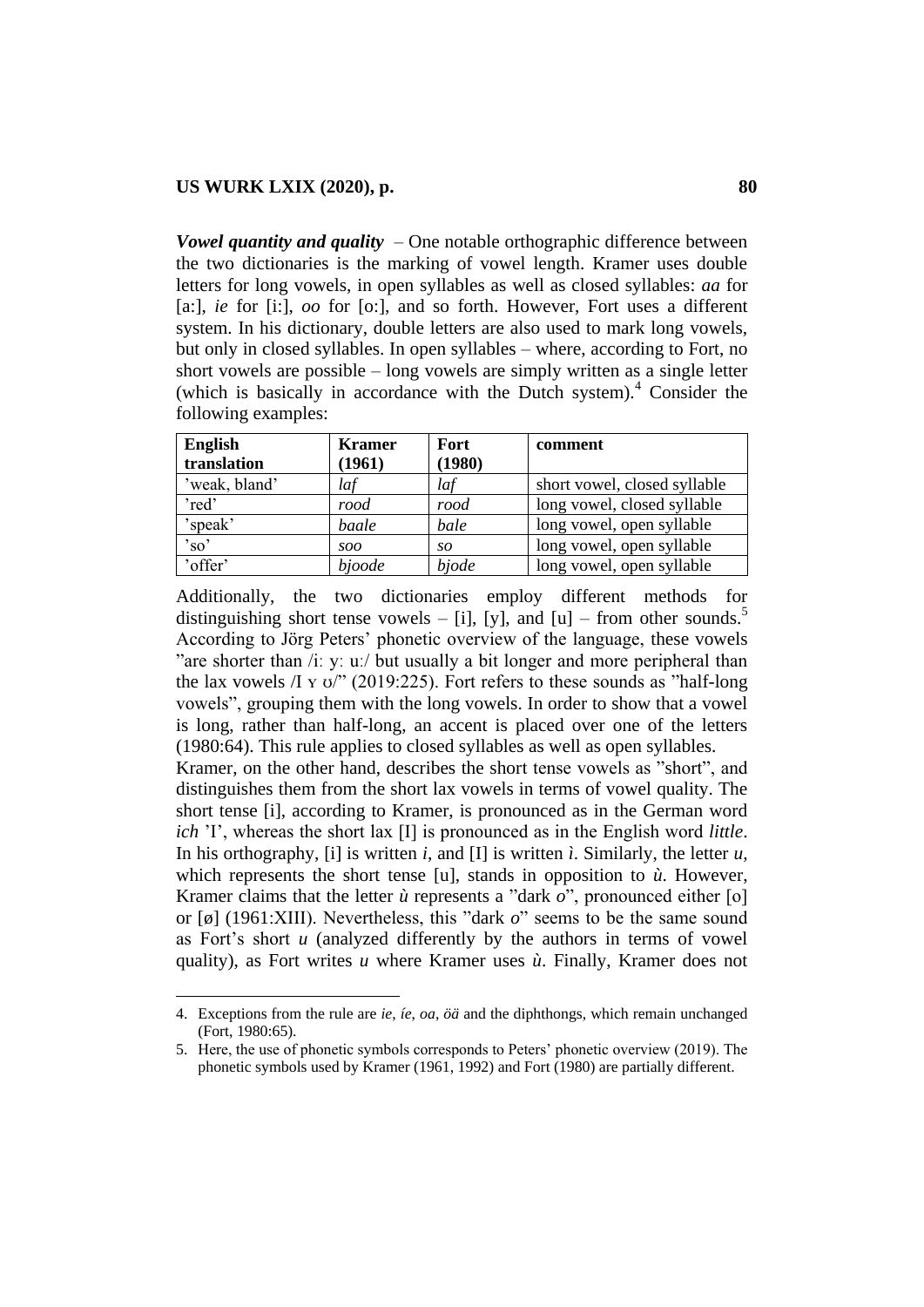$\overline{\phantom{a}}$ 

mention a letter  $\dot{u}$  (possibly due to the inconvenience of the double diacritic). Instead, *ü* is used for the short lax [ʏ], while *üü* is used for the short tense [y] as well as the long [y:]. $<sup>6</sup>$  The following table contrasts this</sup> system with that of Fort:

| sound (acc. to       | <b>Kramer</b> (1961) |                        | Fort (1980)                 |                                      |
|----------------------|----------------------|------------------------|-----------------------------|--------------------------------------|
| <b>Peters, 2019)</b> | character            | example word           | character                   | example word                         |
| $[\mathrm{I}]$       |                      | besitte 'own'          |                             | besitte 'own'                        |
| $[\mathrm{i}]$       |                      | Dik 'ditch'            | ie                          | Diek'ditch'                          |
| [i!]                 | ie                   | Jier 'year'            | íe                          | Jier 'year'                          |
| $[\sigma]$           | ù                    | flùch 'beautiful'      | $\boldsymbol{u}$            | <i>fluch</i> 'beautiful'             |
| [u]                  | $\boldsymbol{u}$     | kut 'short'            | $uu$ (or $u$ )              | kuut 'short'                         |
| $[u:$ ]              | иu                   | Huus 'house'           | $\sin(\sigma \hat{u})$      | Húus 'house';                        |
|                      |                      |                        |                             | Kúze 'ball'                          |
| [Y]                  | ü                    | <i>füftich</i> 'fifty' | ü                           | füftich 'fifty'                      |
| [y]                  | üü                   | Küüt 'calf'            | $üü$ (or $ü$ )              | Küüt 'calf'                          |
| [y:]                 | üü                   | Düüwel 'devil'         | $\vec{u}$ u (or $\vec{u}$ ) | $D \hat{u}$ wel 'devil' <sup>7</sup> |

It should also be pointed out that, for some words, the different spellings used by Kramer and Fort suggest different pronunciations. For example, Fort writes *Ku* (cow) with no accent, suggesting that the vowel is half-long; however, Kramer's spelling, *Kuu*, indicates that the vowel is long. According to Peters, there is "some disagreement about the distribution of long and short tense vowels", and many speakers have given up the distinction completely (2019:225), which would explain why the dictionaries differ somewhat in this regard.

*Diphthongs* – The dictionaries are also somewhat different when it comes to the spelling of diphthongs. The most notable examples are a few diphthongs which, according to Kramer's pronunciation guide, end with an [u] sound. Fort analyzes these diphthongs differently, identifying a [w] sound (pronounced as in the English word *water*) after the [u]. This is reflected in the orthography, Fort using the letter *w* where Kramer does not. The following examples illustrate this:

<sup>6.</sup> This has been changed somewhat in the *Näi Seelter Woudebouk* (1992). Here, a character  $\ddot{u}$  is used for the proposed [ $\phi$ ] sound (which, according to the pronunciation guide, is the sound that is represented by *ü* in Fort"s orthography; Kramer does not mention a short lax [ʏ] in the *Näi Seelter Woudebouk*). The letter *ü* is used for the short tense [y], and *üü* for the long [y:].

<sup>7.</sup> In the second edition of the *Saterfriesisches Wörterbuch* (2015), the character *ǘ* is no longer used, so the spelling *Dǘwel* has been changed to *Düvel*.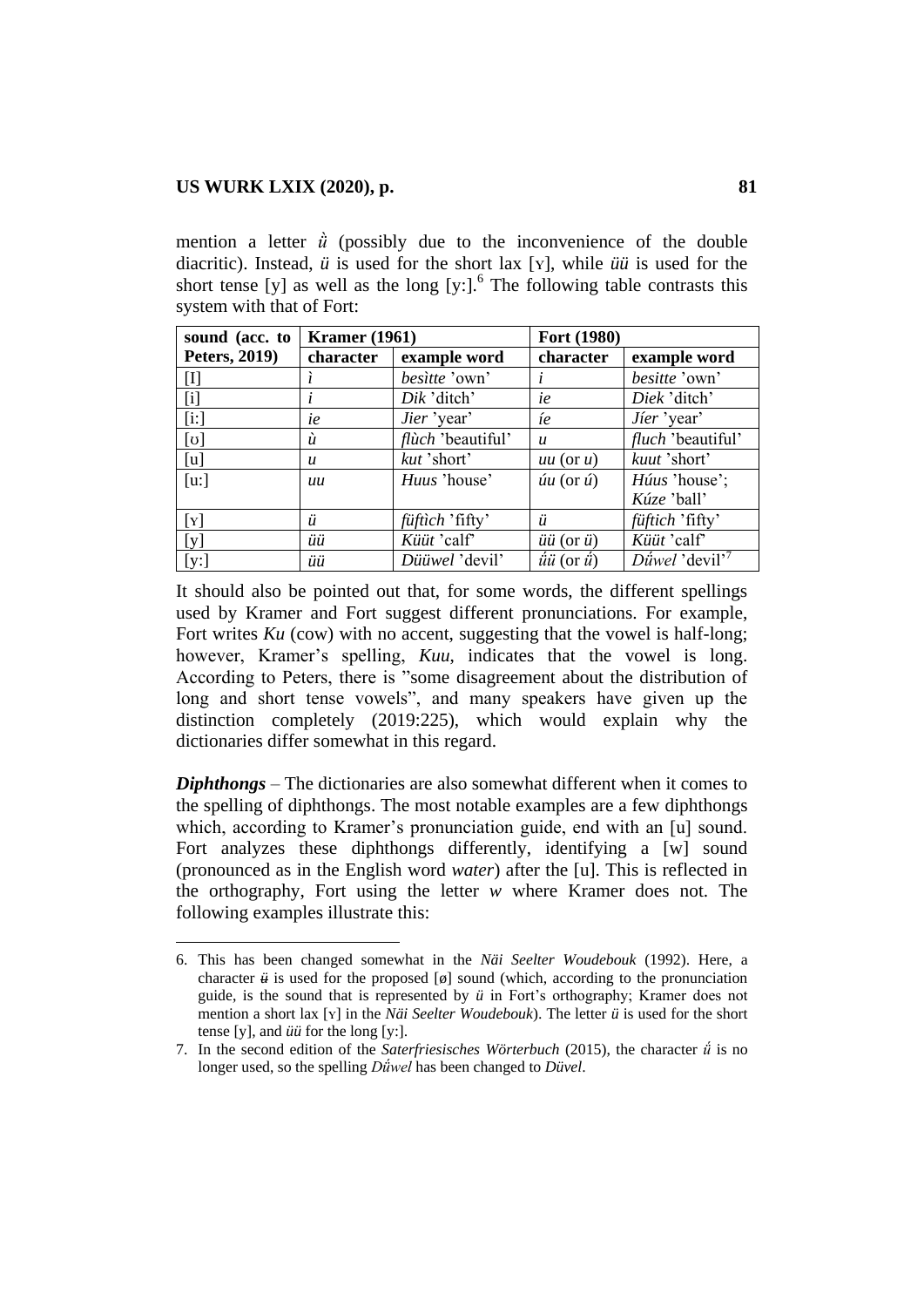$\overline{\phantom{a}}$ 

| <b>English</b> | <b>Kramer</b> | Fort (1980) |
|----------------|---------------|-------------|
| translation    | (1961)        |             |
| 'wife'         | Wiu           | Wieuw       |
| 'remain'       | bliue         | blieuwe     |
| 'skew'         | scheeu        | scheeuw     |
| 'scattered'    | stäuen        | stäuwen     |

*Consonants* – In Kramer's dictionary, the voiced [z] and voiceless [s] are both written as *s*. However, words with a voiced *s* are followed in the word list by a *z* in parentheses  $-(z)$  – to demonstrate how the word is pronounced. Fort, on the other hand, uses *z* for the voiced [z] and *s* for the voiceless [s]. Thus, the Saterland Frisian word for "read" is written as *leese* by Kramer and as *leze* by Fort.

The use of double consonants should also be commented upon. Fort uses double consonants when the pattern is *short stem vowel + consonant + vowel*, in order to indicate that the vowel is short, even if stands in a phonologically open syllable. For example, the word for "pot" is written *Pot* in the singular and *Potte* in the plural (1980:65). Kramer, on the other hand, formulates the broader rule that "the doubling of consonants occurs after a short vowel; except after short  $e$ ,  $i$ , and  $u$  and before other consonants" (1961:XII).<sup>8</sup> Because of this, a word such as *Fodder* "fodder", with a short [ɔ] sound, has the double consonants, whereas *Roome* "frame", with its long [o:] sound, does not. However, this rule does not seem to apply at the ends of words; for instance, Kramer writes *al* "already", *Kat* "cat", and *Rok* 'skirt'.<sup>9</sup> As a result, double consonants are only found in the middle of words. Because of this, Kramer"s use of double consonants is similar to that of Fort. In the aforementioned cases (*al* "already", *Kat* "cat", *Rok* "skirt"), Fort"s orthographic rules do not necessitate double consonants; since there is no vowel after the final consonant, it is already obvious that the syllable is closed, which makes it clear that the stem vowel is short. Thus, Fort writes *al* "already", *Kat* "cat", and *Rok* "skirt", just like Kramer.

<sup>8.</sup> The rule regarding short *e*, *i* and *u* can be exemplified by words such as *Mile* "mile" and *Mule* 'mouth', in which double consonants are not used. Here, it must be remembered that Kramer distinguishes *i* and *u* from *ì* and  $\hat{u}$ . Where the letters *ì* and  $\hat{u}$  are used, Kramer applies the general rule of following the short vowel with double consonants (as in *Lìppe* "lip" and *Sùnne* "sun").

<sup>9.</sup> In Lechte-Siemer"s *Ju Seelter Kroune*, with its foreword by Pyt Kramer, it is stated outright that "in contrast to High German, the consonant at the end of a word is not doubled, e.g. flot (flott)" (1977:7).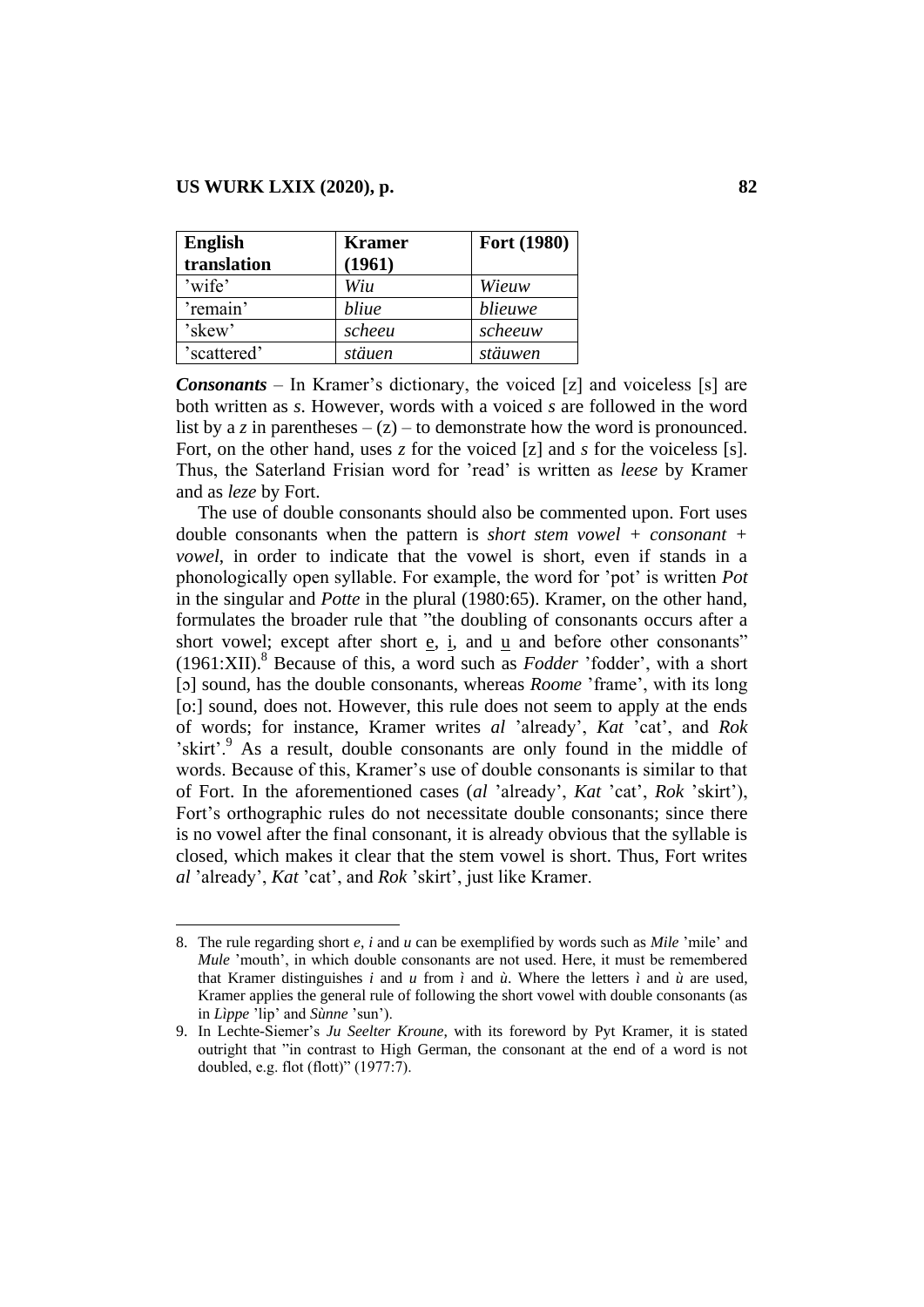*Other aspects* – When comparing the two orthographies, it generally seems that Kramer has been more inclined to only use one spelling for each sound, regardless of its surroundings. This is evidenced by the fact that long vowels are always spelled with double letters, in open syllables as well as closed syllables. This can be regarded as more immediately transparent to the reader than the method used by Fort (double letters in closed syllables, single letters in open syllables). On the other hand, Fort"s use of single letters is the more economic choice, and the context does reveal if the vowel is to be pronounced long or short.

As mentioned above, the orthography used by Fort is primarily based on Dutch orthography; this is evidenced by his rendering of the long vowels (compare Dutch *boom* "tree" – *bomen* "trees"). Another example is the use of *z* for the [z] sound. In this way, the [s] sound is distinguished from the [z] sound in terms of spelling, which can be regarded as an advantage. On the other hand, this use of the letter *z* clashes with German orthography, where *z* is normally pronounced [ts]. Kramer"s usage of *s* for [s] as well as [z] is in line with German orthography; this can also be seen as advantageous, as Saterland Frisian is spoken in Germany, and the people who use it are generally speakers and writers of German as well.

It is also worth addressing which orthography is more convenient for typewriting. Here, Fort"s usage of accents for marking long vowels can be seen as disadvantageous (especially in the case of  $\ddot{u}$ , where the accent is placed above another diacritic<sup>10</sup>). The same could be said for Kramer's usage of  $\hat{i}$  and  $\hat{u}$ ; however, Kramer acknowledges that these letters are usually written *i* and *u* by the authors (1961:XIV). This means that the inconvenience of the diacritics can be avoided when Kramer"s orthography is used in practice. However, this also means that the distinction between [ʊ] ( $\hat{u}$ ) and [u] ( $u$ ), and between [I] ( $\hat{i}$ ) and [i] ( $\hat{i}$ ) has to be given up.

### *4.2. The orthography of Lechte-Siemer*

 $\overline{a}$ 

When Lechte-Siemer"s *Ju Seelter Kroune* appeared in 1977, the only one of the two dictionaries to have been published was Kramer"s *Seelter Woudebouk* (Fort's dictionary would not appear until 1980). Additionally, Kramer seems to have been involved in the publication of *Ju Seelter Kroune*, since the foreword of the volume is written by him. It is not too surprising, then, that the written form used in the poems appears to be heavily influenced by

<sup>10.</sup> This might explain why, as mentioned in a previous footnote, the usage of *ǘ* has been given up in the second edition of the *Saterfriesisches Wörterbuch* (2015).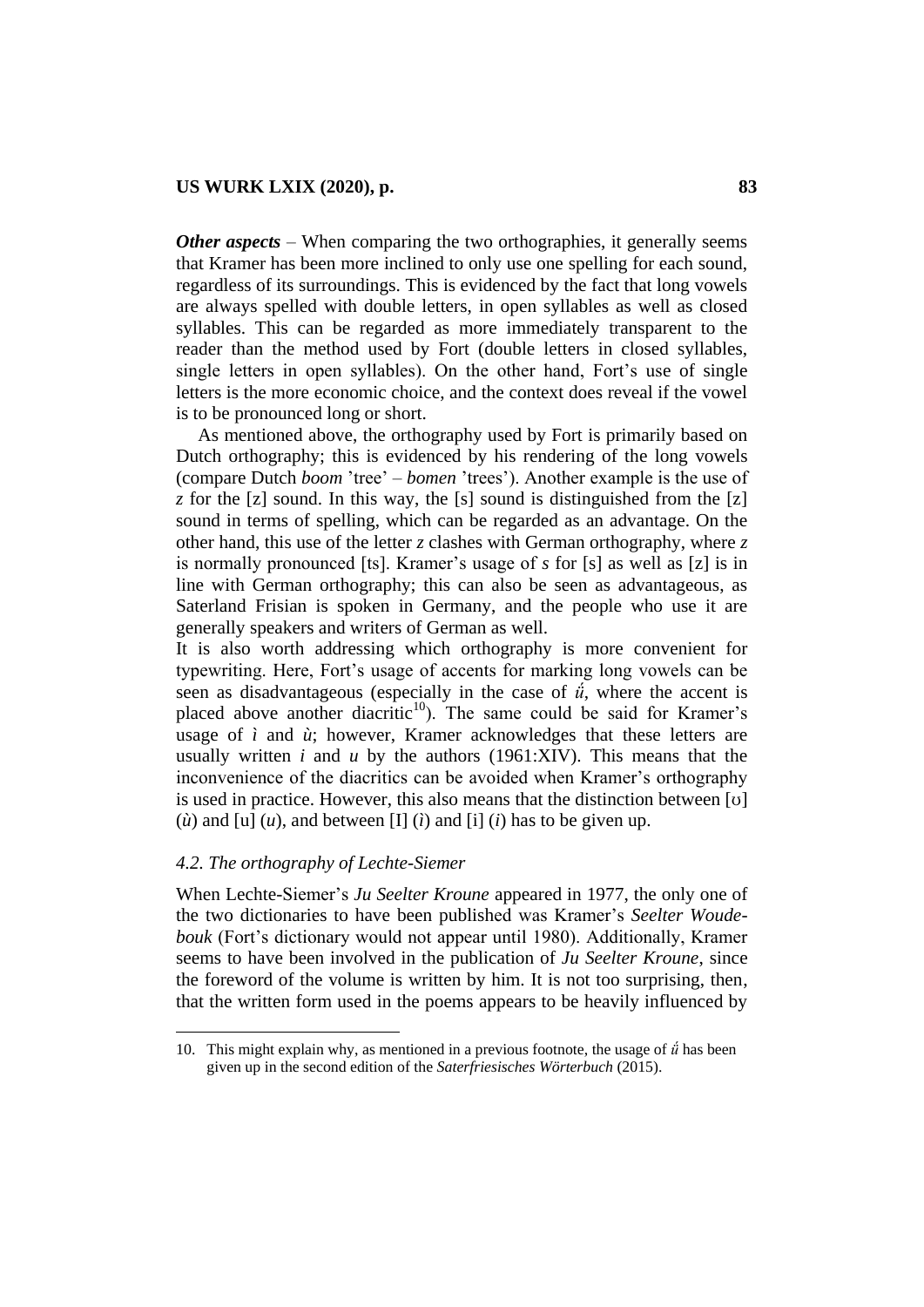the orthography of the *Seelter Woudebouk*. The following excerpt from one of the poems, "Säiwens bi"t Fjuur", can serve as an illustration:

Dät Fjuur waas in de Köäkene Midde,

Fuul Ljude kuden deerum sitte.

Dan jädden in de Äiwendstid,

 $\overline{a}$ 

Dät Foulk noch wäil binunner siet. (Lechte-Siemer,  $1977:30$ )<sup>11</sup>

The vast majority of the lexemes found in the above quote are identical in form to the ones appearing in the *Seelter Woudebouk*; these include *Fjuur* "fire", *Köäkene* "kitchen", *jädden* "willingly", and *Foulk* "people".

To further illustrate the similarities between the orthographies of Kramer and Lechte-Siemer, a comparison can be made to the written form used by Fort. The following table contains a few instances where different orthographic rules are employed by Kramer and Fort, resulting in words being spelled differently. As shown in the table, the forms used by Lechte-Siemer correspond to those of Kramer:

| <b>English</b><br>transl. | <b>Kramer</b><br>(1961) | <b>Lechte-Siemer</b><br>(1977) | Fort<br>(1980) | comment                          |
|---------------------------|-------------------------|--------------------------------|----------------|----------------------------------|
| 'speak'                   | baale                   | baale (1977:12)                | bale           | marking<br>of<br>vowel<br>length |
| 'spring'                  | Foarjier                | <i>Foarjier</i> (1977:18)      | Foarjier       | long vowel $-$ accent or<br>not  |
| 'wife'                    | Wiu                     | Wiu (1977:28)                  | Wieuw          | use of $w$ in diphthongs         |
| 'be'                      | weese                   | weese (1977:12)                | weze           | s or z for voiced [z]            |

The orthographies used by Kramer and Lechte-Siemer are not entirely identical, however. A few deviations occur, some of which are listed below:

- Lechte-Siemer uses the letters *i* and *u* in all instances where Kramer uses *ì* and *ù*. This is not unexpected, however; in the preface of the *Seelter Woudebouk*, Kramer acknowledges that ""ù" and "ì" are usually written "u" and "i" by the authors" (1961:XIV). A reason for this could be that the diacritic is inconvenient for type-writing.
- There are some words where the letter *e* is used by Kramer, but not by Lechte-Siemer. For instance, Lechte-Siemer uses *woln* "want" (1977:16) where Kramer uses *wollen*, and *duurn* 'can' (1977:12) where Kramer uses *duuren*. According to Kramer, the letter *e* in the word endings *-enge*

<sup>11.</sup> English translation: "The fire was in the middle of the kitchen, / Many people could sit around it. / Then, happily, in the evening, / The people still sat next to each other."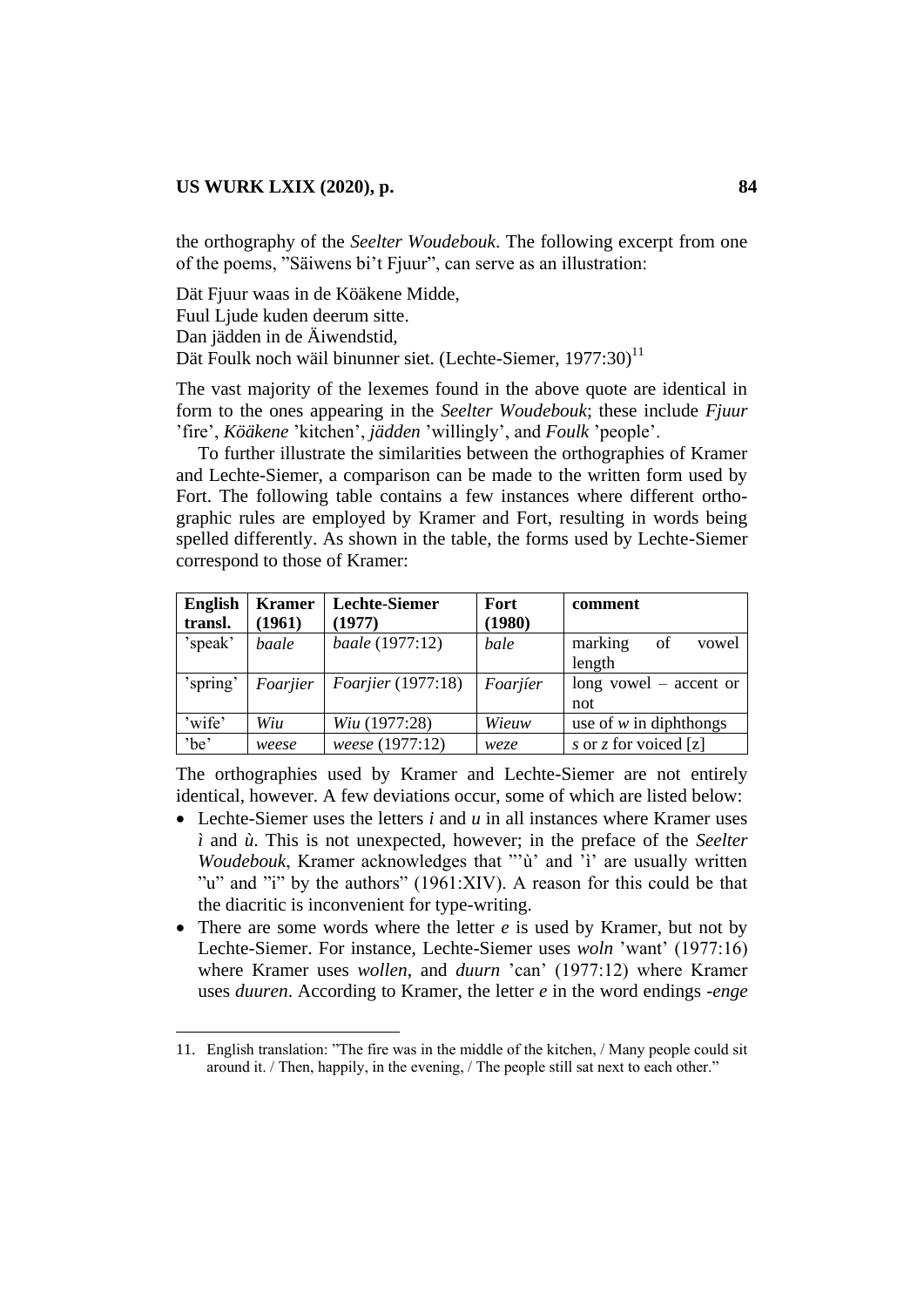$\overline{a}$ 

and *-en* is silent (1961:XIV); the spellings used in the poems (*woln*, *duurn*) are presumably meant to show that the words end in a syllabic nasal consonant.

- Some forms used by Lechte-Siemer deviate from the *Seelter Woudebouk* in a way that suggests lexical differences, or differences in pronunciation. Examples include the use of *Püpe* 'pipe' (1977:20) where Kramer uses *Pipe*, and *oarendelk* "proper" (1977:20) where Kramer uses *oarden(t)elk*. In these instances, the contrasting forms would also be pronounced differently. Therefore, it can be speculated that variation in the spoken language is part of the explanation; the different forms could be based on different ways of pronouncing the words.
- There are a few words which appear in more than one form throughout *Ju Seelter Kroune*. The table below contains three such examples. Interestingly, the "alternative" forms that do not appear in the *Seelter Woudebouk* may instead resemble those used by Fort.

| <b>English</b><br>tranl. | <b>Kramer</b><br>(1961) | <b>Lechte-Siemer</b><br>(1977)                 | Fort<br>(1980) |
|--------------------------|-------------------------|------------------------------------------------|----------------|
| 'loud'                   | luud                    | <i>luud</i> (1977:26) or <i>luut</i> (1977:24) | luud           |
| 'time'                   | Tid                     | Tid (1977:26) or Tied (1977:26) <sup>12</sup>  | <b>Tied</b>    |
| 'warm'                   | woarm                   | woarm (1977:38) or woorm (1977:20)             | woorm          |

The appearance of *Tied* 'time' is interesting, since the usage of *ie* – according to Kramer's orthographic rules – implies that the vowel is long, rather than half-long. In the *Seelter Woudebouk*, the form *Tid* is used, with *i* representing the half-long vowel. (Fort"s spelling, *Tied*, also indicates that the vowel is half-long; otherwise, if the vowel were long, the form *Tíed* would have been used instead.) Because of this, the usage of *Tied* in *Ju Seelter Kroune* is a deviation that could suggest differences in pronunciation (as mentioned above, the distinction between long and half-long vowels may differ between speakers). However, *Tid* appears to be used by Lechte-Siemer far more often than *Tied*, making this another case where the orthography used in *Ju Seelter Kroune* mostly corresponds to that of the *Seelter Woudebouk*.

<sup>12.</sup> The exact lexical item used by Lechte-Siemer is *Tunschierstied* (or *Tunschierstid*), a compound word meaning "time for gifts".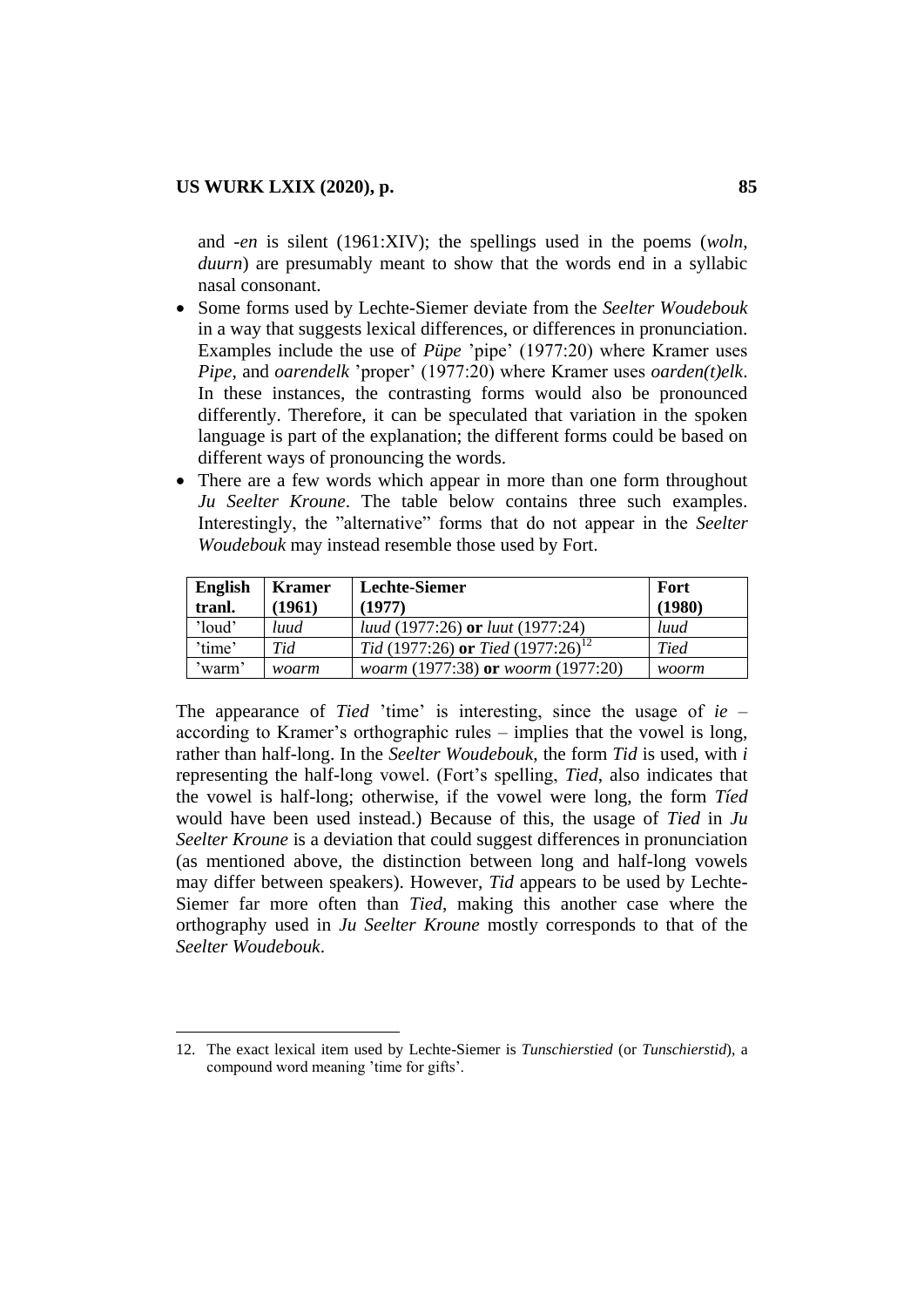#### *4.3. The orthography of Grosser*

Gretchen Grosser"s translation of *Oh, wie schön ist Panama* appeared in 2016, after the publication of Kramer"s *Seelter Woudebouk* and both editions of Fort"s *Saterfriesisches Wörterbuch*. Interestingly, the written form used by Grosser seems to correspond partially to the orthographic rules employed by Kramer, and partially to those of Fort. The following table illustrates this:

| <b>English</b> | <b>Kramer</b> | <b>Fort</b> | <b>Grosser</b>       | comment                  |
|----------------|---------------|-------------|----------------------|--------------------------|
| transl.        | (1961)        | (1980)      | (2016)               |                          |
| 'piece of      | Säädel        | Sädel       | Säädel (2016:16)     | marking<br>of<br>vowel   |
| paper'         |               |             |                      | length                   |
| 'house'        | <b>Huus</b>   | Húus        | <i>Huus</i> (2016:4) | long vowel $-$ accent of |
|                |               |             |                      | not                      |
| 'life'         | Liuend        | Lieuwend    | Lieuwend $(2016:9)$  | use of $w$ in diphthongs |
| 'be'           | weese         | weze        | weese (2016:21)      | s or z for voiced [z]    |

As shown above, Grosser uses the letter *s* rather than *z* for the [z] sound, as does Kramer. This could be a conscious choice in order to make the text more transparent to a German audience, the usage of *z* for [z] being more in line with Dutch orthography. On the other hand, the diphthong in *Lieuwend* life' is written with a *w*, which is the spelling used by Fort. This could be a matter of readability; since the *w* breaks up the string of vowel letters, it makes it easier to see how the word is pronounced.

Grosser"s use of vowels deserves particular attention. Generally, Grosser follows the rule employed by Kramer in the *Seelter Woudebouk*, using double letters to mark long vowels. This includes instances where the syllable is open, as evidenced by spellings such as *Säädel* "piece of paper" (2016:16), *hääbe* "have" (2016:22), and *Droome* "dreams" (2016:11).<sup>13</sup> There are some exceptions to this, however; in the words *two* 'two' (2016:26), *Wareld* "world" (2016:28), and *dälich* "today" (2016:29), the long vowel is *not* marked with double letters.<sup>14</sup> In these instances, the spellings used by Grosser are the same ones that Fort uses; since the long vowels appear in open syllables, Fort does not use double letters to represent them. Fort"s rule of marking the longest vowels with an accent is not employed by Grosser, and so she writes *Huus* "house" rather than *Húus*; this also corresponds to Kramer"s orthography. The reason for this choice could be

 $\overline{a}$ 

<sup>13.</sup> Rather than *Sädel*, *häben*, and *Drome*, which are the forms used by Fort.

<sup>14.</sup> Kramer uses *twoo*, *Waareld*, and *däälich*.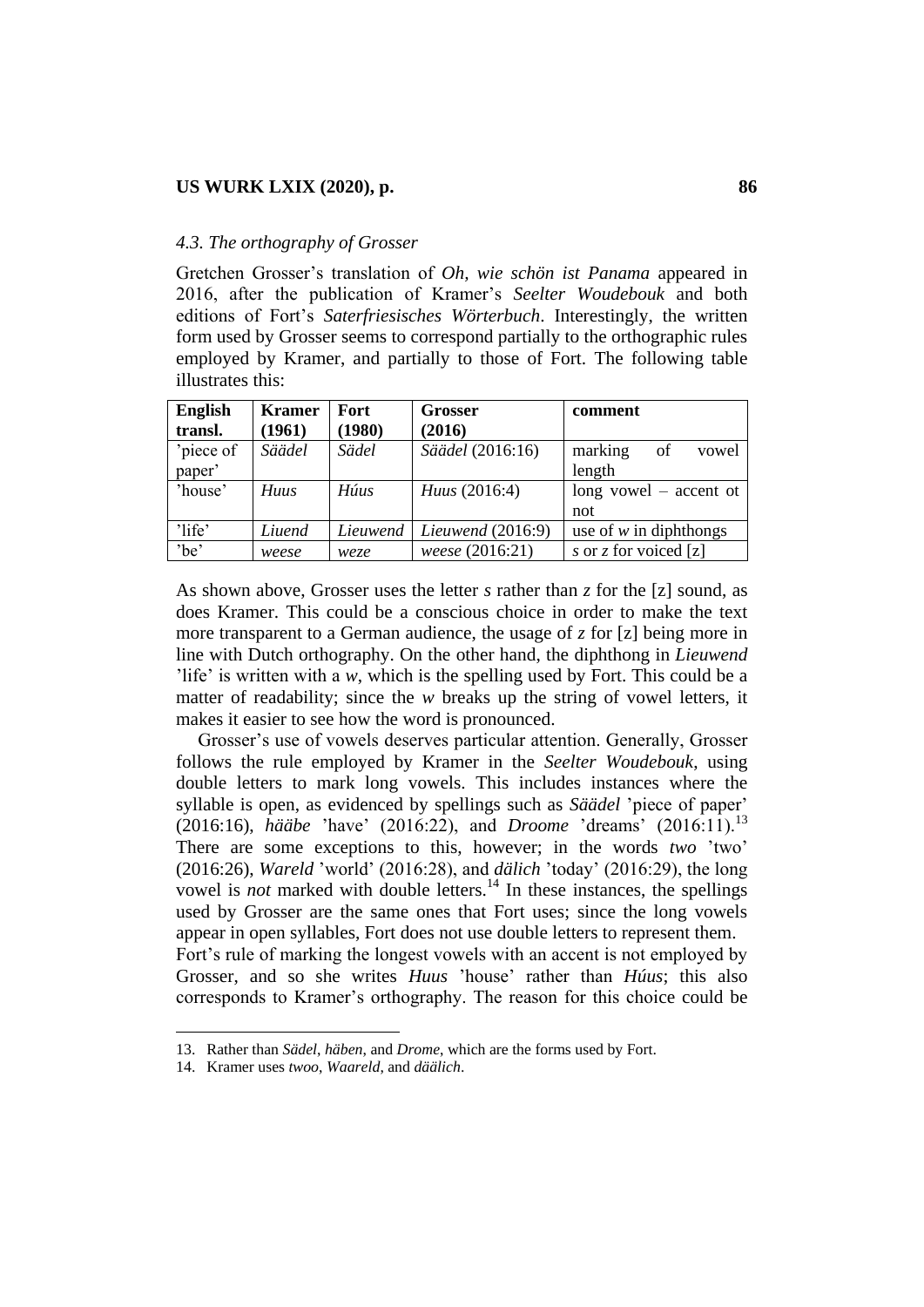$\overline{\phantom{a}}$ 

that omitting the diacritics is more convenient; also, the book is written for children, which makes it appropriate to keep the text simple. On the other hand, Grosser uses *ie* rather than *i* for the [i] sound, and therefore writes *altied* "always" (2016:14) and *iek* "I" (2016:24), as does Fort. Kramer, who uses *i* for the [i] sound, writes *altid* and *ik*.

Some additional observations can be made about the orthography employed by Grosser:

- Grosser uses the letters *i* and *u* where Kramer uses *ì* and *ù*. As previously mentioned in section 4.2., this is to be expected.
- There are a few instances where Grosser writes *oa*, while Kramer writes *o*. The words in question include *boalde* "soon" (2016:21), *groaie* "grow" (2016:29), and *tougoang* (Germ. "zustande") (2016:23); these are spelled *bolde*, *groie*, and *tougong* by Kramer. Fort"s *Saterfriesisches Wörterbuch* contains the forms with *oa*, although *groaie* "grow" is written *groaije*. For both Kramer and Fort, *o* and *oa* are distinguished from one another in terms of vowel length, *o* representing [ɔ] and *oa* representing [ɔ:]. It is possible that words such as *boalde* "soon", or *bolde*, were recorded differenly by Kramer and Fort due to differences in pronunciation (on an interindividual level, since both dictionaries are based on the dialect of Ramsloh). The fact that Grosser, herself born in Ramsloh, writes *boalde* rather than *bolde* might imply that her own pronunciation – in this specific case – matches the one Fort based his orthography on.
- Finally, a lexical observation can be made: Grosser's text contains a few words that are included neither by Kramer nor by Fort, including *Tiger* 'tiger', *Banoanen* 'bananas', and *Plüüsk* 'plush', indicating that there might be some territories of Saterland Frisian that have yet to be charted in the dictionaries. $15$

To conclude this section on Grosser"s orthography, a comparison can be made to *Sienke Koodiegel fertäld*, a children"s book published by Grosser in 1994. In this work, the orthography is nearly identical to the one used in *Oo, wät fluch is Panama*, although a few minor differences exist. In the earlier work, the spelling *Waareld* "world" is used (1994:3), as opposed to *Wareld* in the later work (2016:28). As mentioned above, Grosser usually follows Kramer's rule of always using double letters for long vowels; according to

<sup>15.</sup> The online edition of the *Saterfriesisches Wörterbuch* at [http://www.saterfriesisches](http://www.saterfriesisches-wörterbuch.de/)[wörterbuch.de](http://www.saterfriesisches-wörterbuch.de/) also does not have these words; however, it does contain the verb *tiegerje*, which translates to 'run like a tiger', or 'keenly jump at a challenge'.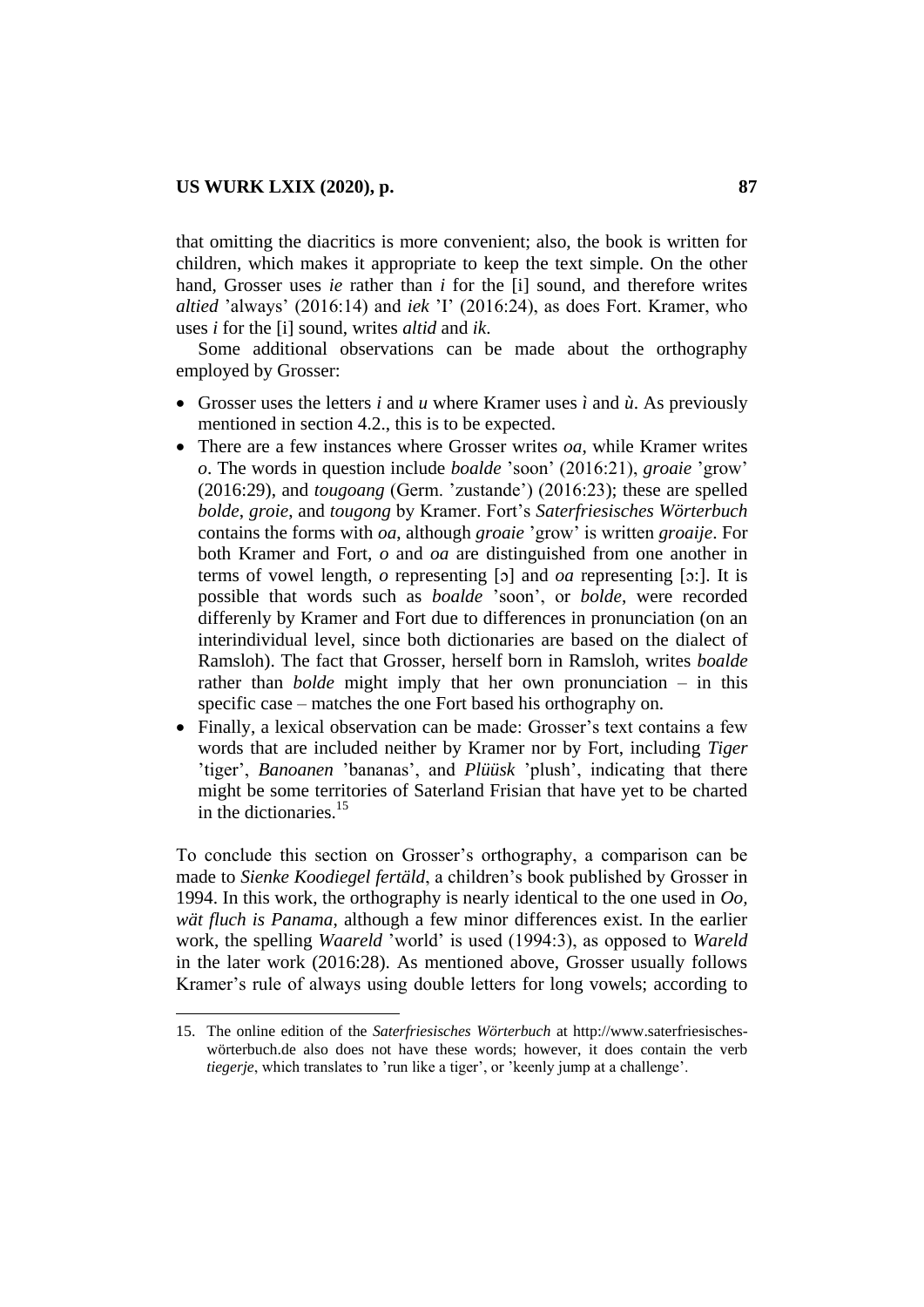this rule, *Waareld* is the correct spelling. Because of this, it is somewhat surprising that *Waareld* has been changed to *Wareld* (the spelling used by Fort) in *Oo, wät fluch is Panama*. There are also a couple of instances in *Sienke Koodiegel fertäld* where double consonants are used in a way that deviates from the dictionaries. For examples, the spelling *Bott* "space" is used (1994:3) although neither Kramer nor Fort uses double consonants at the end of words. Similarly, the spelling *littje* (1994:17) deviates from the dictionaries; Kramer and Fort use *lìtje* and *litje*, respectively. In *Oo, wät fluch is Panama*, the spelling has been changed to *litje* (2016:4). However, these are only minor differences; for the most part, the orthography in *Sienke Koodiegel fertäld* is the same as the one used in *Oo, wät fluch is Panama*, indicating that Grosser's orthography has remained mostly unchanged between 1994 and 2016.

#### *5. Conclusions*

The research question for this paper was: "How do Saterland Frisian literary texts correspond to the written form codified in dictionaries?" In order to answer these questions, the orthographic systems employed in two dictionaries – Pyt Kramer"s *Seelter Woudebouk*, and Marron C. Fort"s *Saterfriesisches Wörterbuch* – were compared to each other. Then, a comparison was made between these dictionaries and the writing systems employed in two Saterland Frisian literary works: *Ju Seelter Kroune* by Gesina Lechte-Siemer, and *Oo, wät fluch is Panama* by Gretchen Grosser.

The results of this study show that certain orthographic differences exist between the two literary works. *Ju Seelter Kroune* mostly follows the system proposed by Kramer in the *Seelter Woudebouk*, with only a few minor deviations. This is not unexpected, since the *Seelter Woudebouk* was the only one of the two dictionaries to have been published when *Ju Seelter Kroune* was written. Also, the fact that Kramer has been personally involved in the publication of *Ju Seelter Kroune* (as evidenced by his foreword) is likely to have had an effect on the orthographic choices made by Lechte-Siemer.

Grosser"s *Oo, wät fluch is Panama* is the more interesting case, since it does not strictly adhere to the rules of either dictionary. As has been outlined above, certain aspects of its writing system correspond to the orthography of Fort"s *Saterfriesisches Wörterbuch*, and other aspects to that of Kramer"s *Seelter Woudebouk*. It is likely that Grosser"s combination of orthographic features is the result of conscious choices in order to keep the text as simple and readable as possible. This is evidenced by the lack of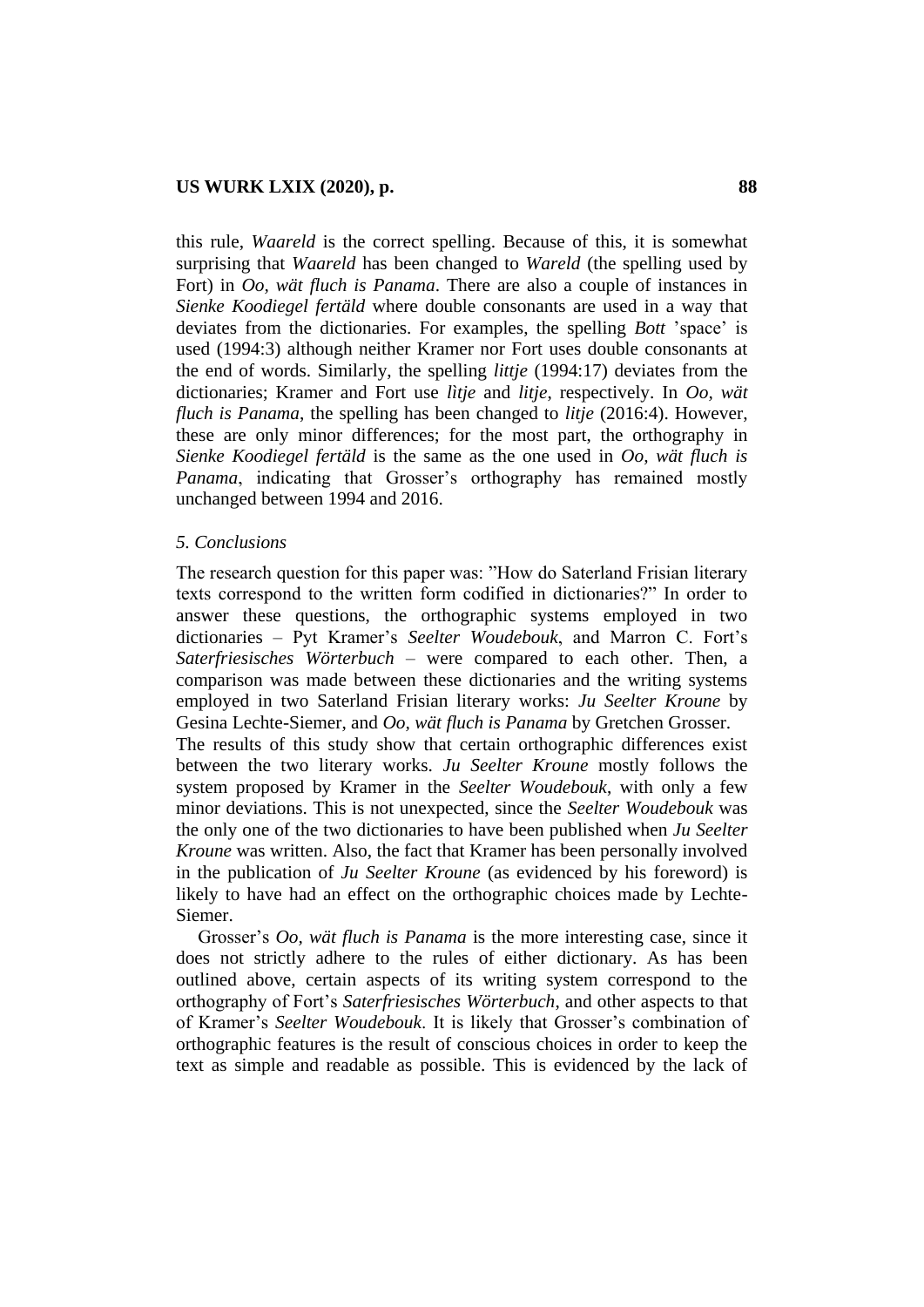accents above the vowels, and by the usage of *w* in the diphthongs (which breaks up the string of vowels in words such as *Lieuwend* "life", making their pronunciation more transparent). Similarly, using *s* rather than *z* for the voiced [z] can be seen as the more intuitive choice when writing for a German-speaking audience.

Judging by the results presented in this paper, it would seem that  $-$  as of now – there is no generally agreed-upon standard of how Saterland Frisian is supposed to be written. Whether or not such a standard could be advantageous for the sustainability of the language is up for debate. Of course, it can be argued that having a standardized written form is not one of the most crucial factors for the survival of a language. Other aspects, such as intergenerational transmission and the proportion of speakers within the community, carry a greater importance.

At the same time, however, it is also advantageous for an endangered language to be usable in several different domains. As mentioned in section 1, the ability to use the language in writing can create such opportunities. With this in consideration, the efforts of Kramer, Fort, Lechte-Siemer, and Grosser, among others, to produce written texts in Saterland Frisian must be seen as very important acts of language revitalization. However, it should also be pointed out that the ability to write in Saterland Frisian is not very widespread. In his study from the 1990s, Stellmacher estimated that only 325 people were capable of using Saterland Frisian in writing; this equates to 3,9% of Saterland"s total population (1998:29). It can be speculated that a standardized orthography would promote Saterland Frisian as a written language, as well as making the written form easier for speakers to learn.

With this in mind, it is interesting to consider the status of the orthographies of Kramer and Fort. Both authors have made efforts to establish their orthographies not only in the dictionaries, but in other written works as well. The "competition" between the orthographies appears to be ongoing, as indicated by the fact that Grosser"s *Oo, wät fluch is Panama* does not follow either of them strictly. If one of the two orthographies is to be established as the standard in the future, it can be speculated that Fort"s orthography is the most likely; the latest edition of his dictionary was published as late as 2015, and it is also available online, which makes it accessible to a large number of language users.

However, there is another possible development: Users of Saterland Frisian might continue to write the language in a way that  $-$  as is the case with Grosser's text  $-$  does not strictly correspond to either of the two orthographies. Under such circumstances, an orthographic standard might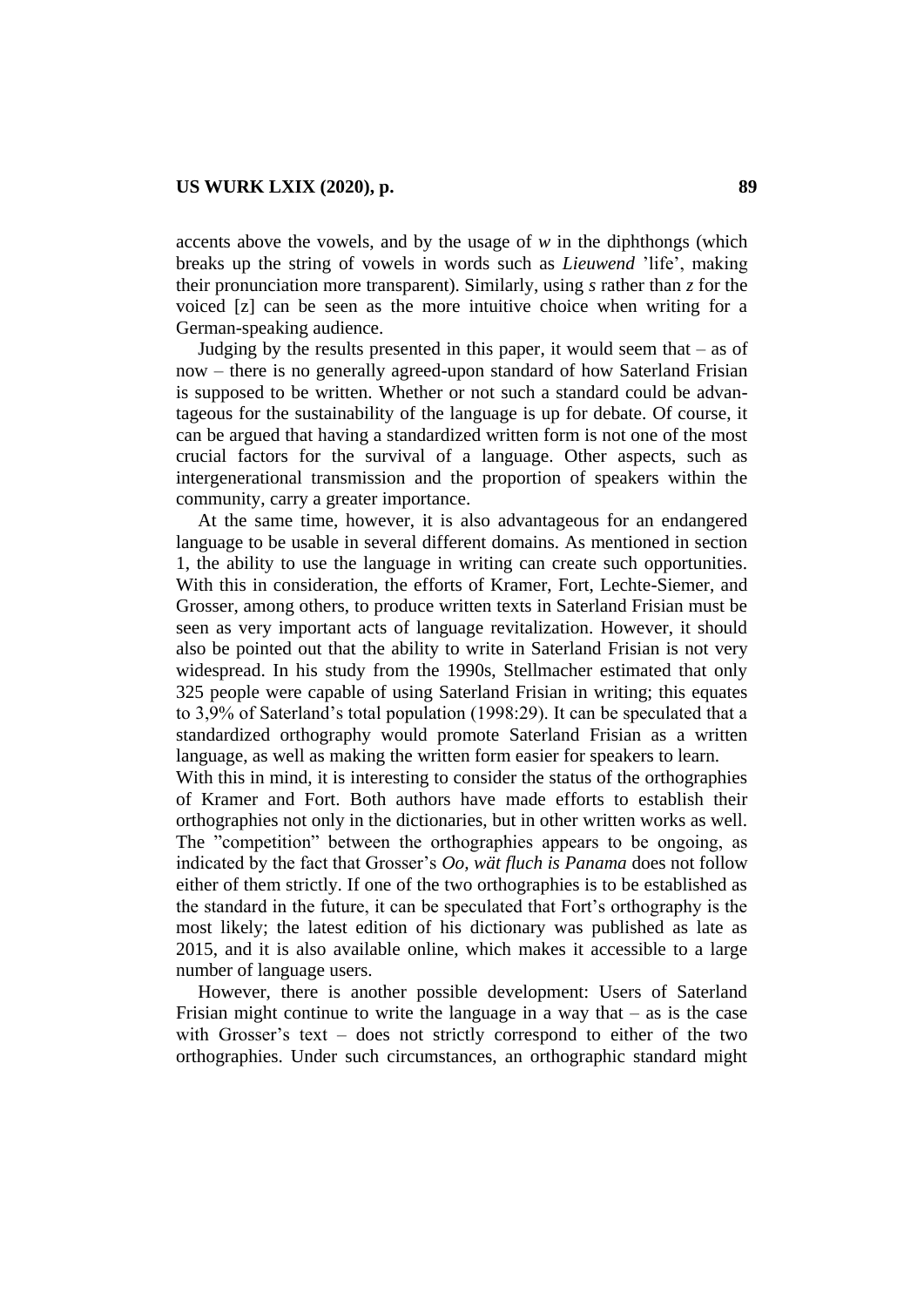develop among the language users themselves. In this case, it can be speculated that Grosser"s usage of the language – which, arguably, combines the best of Kramer"s and Fort"s orthographies – would be influential, since she has published a large number of written works that appeal to a broad audience. A development of this kind could also lead to the publication of new dictionaries that correspond to the orthographic system that has established itself among the speakers.

Poetry and children"s books are only two examples of where Saterland Frisian has been used in writing; further research on the issues discussed in this paper could include investigations of how the language is used in other written contexts. Suggestions would include newspaper texts, educational material, and texts published on the Internet – the Saterland Frisian Wikipedia, with its user-generated content, could be a particularly intriguing object of study. Also, considering that Saterland Frisian is taught as a school subject, the handling of its orthography within the educational system could be an interesting matter of investigation. This type of research could create a more comprehensive overview of the current situation of Saterland Frisian in its written form; in turn, this would carry interesting implications for what a standardized writing system could look like, and whether or not the establishment of such a system can be deemed realistic. Answering these questions could give us interesting new perspectives on the future of Saterland Frisian as a written language, and the future of the language in general.

#### *Uppsala*

*[simonbergqvist4@gmail.com](mailto:simonbergqvistr14@gmail.com)*

## **REFERENCES**

- Bannerman, Helen, 1971: *Litje swotte Sambo* (transl. Kramer, Pyt). Bredstedt: Nordfriisk Instituut.
- Fort, Marron C., 1980: *Saterfriesisches Wörterbuch. Mit einer grammatischen Übersicht* (in collaboration with Dumstorf, Hermann)*.* Hamburg: Helmut Buske Verlag.
- Fort, Marron C., 1985: *Saterfriesisches Volksleben.* Rhauderfehn: Ostendorp Verlag.
- Fort, Marron C., 1990: *Saterfriesische Stimmen.* Rhauderfehn: Ostendorp Verlag.